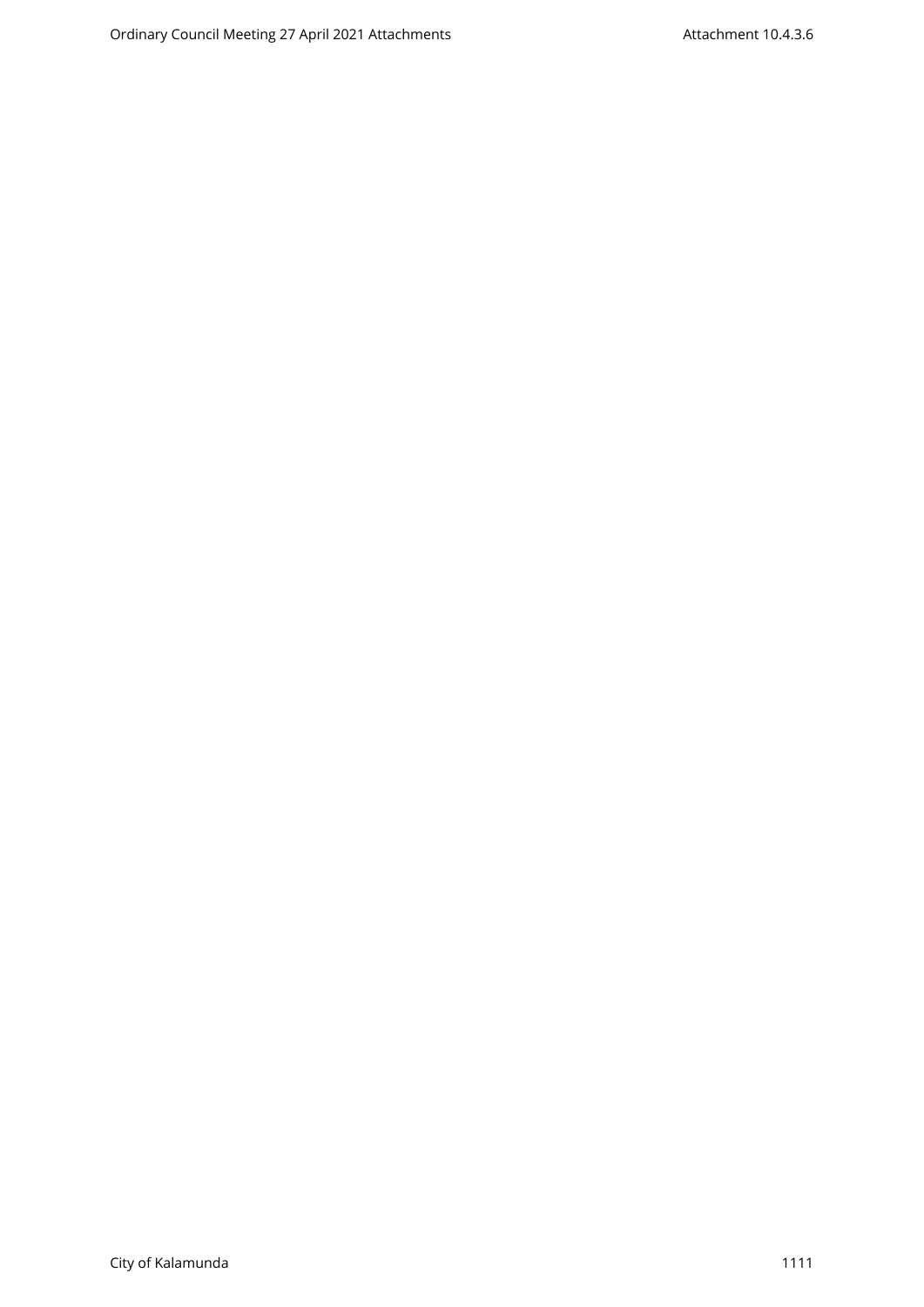# **Schedule 2 — Model standards for CEO recruitment, performance and termination**

[r. 18FA]

*[Heading inserted: SL 2021/14 r. 7.]*

### **Division 1 — Preliminary provisions**

*[Heading inserted: SL 2021/14 r. 7.]*

# **1. Citation**

These are the [*insert name of local government*] *Standards for CEO Recruitment, Performance and Termination*.

*[Clause 1 inserted: SL 2021/14 r. 7.]*

# **2. Terms used**

(1) In these standards —

*Act* means the *Local Government Act 1995*;

*additional performance criteria* means performance criteria agreed by the local government and the CEO under clause 16(1)(b);

*applicant* means a person who submits an application to the local government for the position of CEO;

*contract of employment* means the written contract, as referred to in section 5.39 of the Act, that governs the employment of the CEO;

*contractual performance criteria* means the performance criteria specified in the CEO's contract of employment as referred to in section 5.39(3)(b) of the Act;

*job description form* means the job description form for the position of CEO approved by the local government under clause 5(2);

*local government* means the [*insert name of local government*];

*selection criteria* means the selection criteria for the position of CEO determined by the local government under clause 5(1) and set out in the job description form;

*selection panel* means the selection panel established by the local government under clause 8 for the employment of a person in the position of CEO.

(2) Other terms used in these standards that are also used in the Act have the same meaning as they have in the Act, unless the contrary intention appears.

*[Clause 2 inserted: SL 2021/14 r. 7.]*

#### **Division 2 — Standards for recruitment of CEOs**

*[Heading inserted: SL 2021/14 r. 7.]*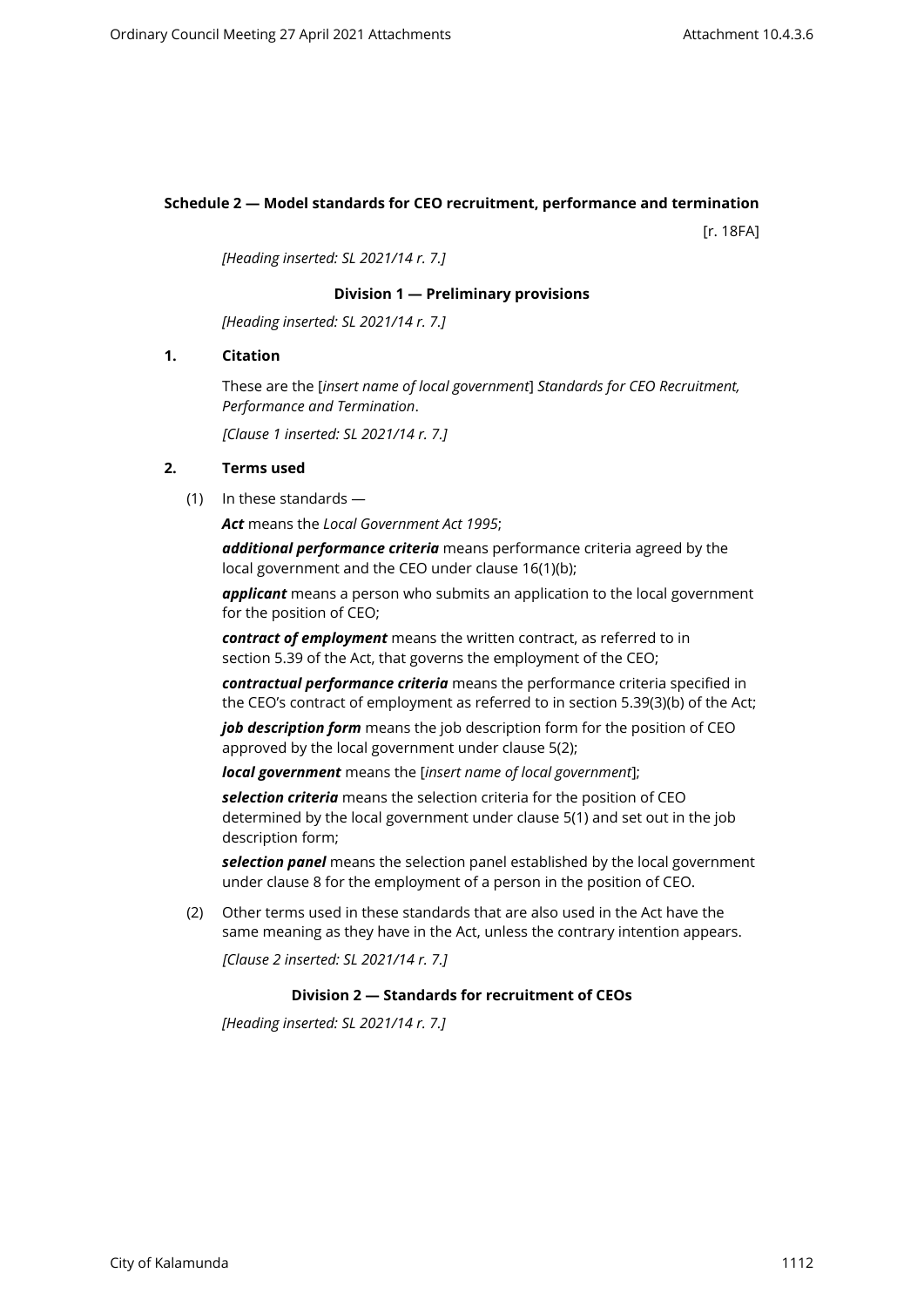## **3. Overview of Division**

This Division sets out standards to be observed by the local government in relation to the recruitment of CEOs.

*[Clause 3 inserted: SL 2021/14 r. 7.]*

### **4. Application of Division**

- (1) Except as provided in subclause (2), this Division applies to any recruitment and selection process carried out by the local government for the employment of a person in the position of CEO.
- (2) This Division does not apply
	- (a) if it is proposed that the position of CEO be filled by a person in a class prescribed for the purposes of section 5.36(5A) of the Act; or
	- (b) in relation to a renewal of the CEO's contract of employment, except in the circumstances referred to in clause 13(2).

*[Clause 4 inserted: SL 2021/14 r. 7.]*

### **5. Determination of selection criteria and approval of job description form**

- (1) The local government must determine the selection criteria for the position of CEO, based on the local government's consideration of the knowledge, experience, qualifications and skills necessary to effectively perform the duties and responsibilities of the position of CEO of the local government.
- (2) The local government must, by resolution of an absolute majority of the council, approve a job description form for the position of CEO which sets  $out -$ 
	- (a) the duties and responsibilities of the position; and
	- (b) the selection criteria for the position determined in accordance with subclause (1).

*[Clause 5 inserted: SL 2021/14 r. 7.]*

## **6. Advertising requirements**

- (1) If the position of CEO is vacant, the local government must ensure it complies with section 5.36(4) of the Act and the *Local Government (Administration) Regulations 1996* regulation 18A.
- (2) If clause 13 applies, the local government must advertise the position of CEO in the manner referred to in the *Local Government (Administration) Regulations 1996* regulation 18A as if the position was vacant.

*[Clause 6 inserted: SL 2021/14 r. 7.]*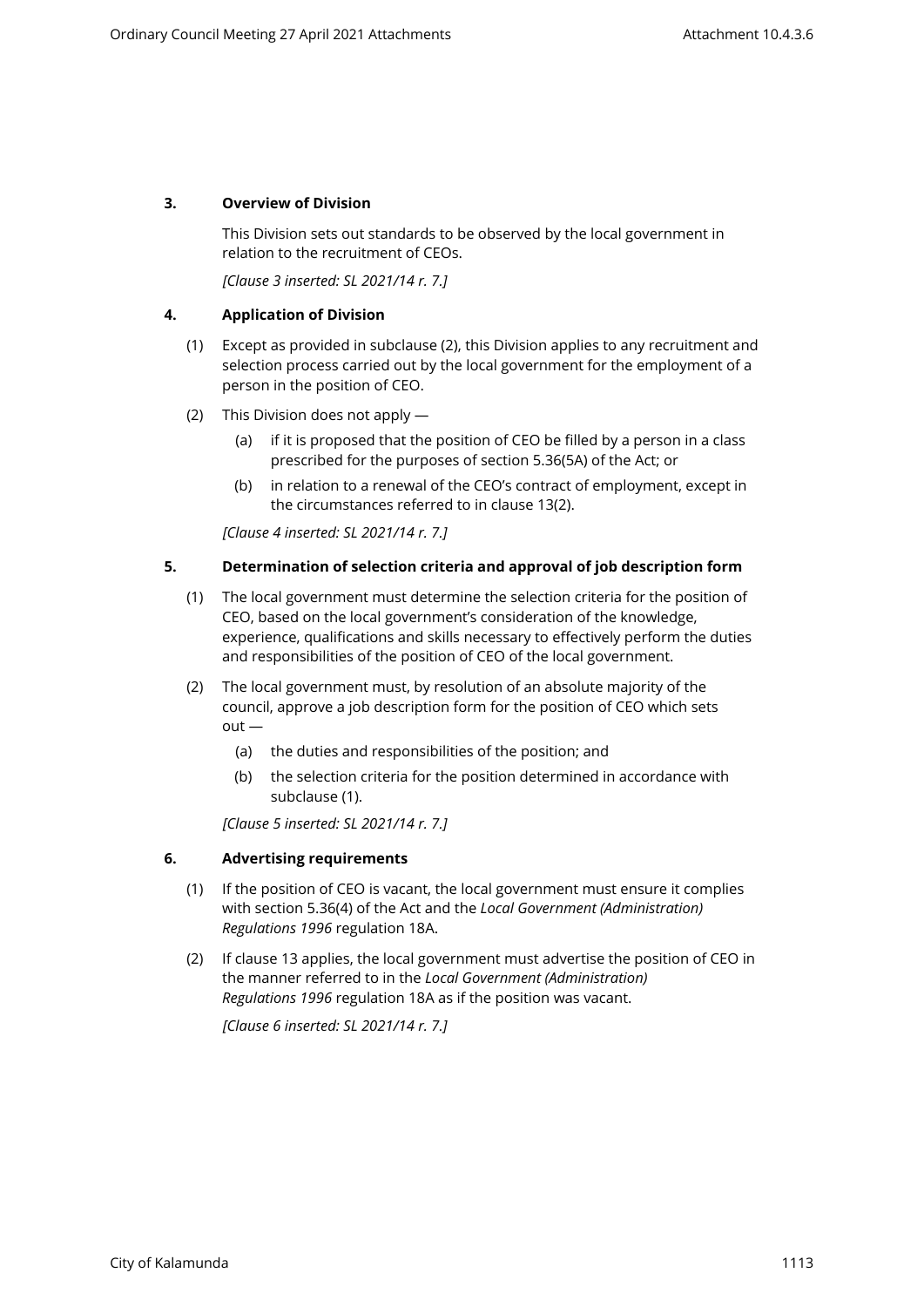## **7. Job description form to be made available by local government**

If a person requests the local government to provide to the person a copy of the job description form, the local government must —

- (a) inform the person of the website address referred to in the *Local Government (Administration) Regulations 1996* regulation 18A(2)(da); or
- (b) if the person advises the local government that the person is unable to access that website address —
	- (i) email a copy of the job description form to an email address provided by the person; or
	- (ii) mail a copy of the job description form to a postal address provided by the person.

*[Clause 7 inserted: SL 2021/14 r. 7.]*

#### **8. Establishment of selection panel for employment of CEO**

(1) In this clause —

*independent person* means a person other than any of the following —

- (a) a council member;
- (b) an employee of the local government;
- (c) a human resources consultant engaged by the local government.
- (2) The local government must establish a selection panel to conduct the recruitment and selection process for the employment of a person in the position of CEO.
- (3) The selection panel must comprise
	- (a) council members (the number of which must be determined by the local government); and
	- (b) at least 1 independent person.

*[Clause 8 inserted: SL 2021/14 r. 7.]*

#### **9. Recommendation by selection panel**

- (1) Each applicant's knowledge, experience, qualifications and skills must be assessed against the selection criteria by or on behalf of the selection panel.
- (2) Following the assessment referred to in subclause (1), the selection panel must provide to the local government —
	- (a) a summary of the selection panel's assessment of each applicant; and
	- (b) unless subclause (3) applies, the selection panel's recommendation as to which applicant or applicants are suitable to be employed in the position of CEO.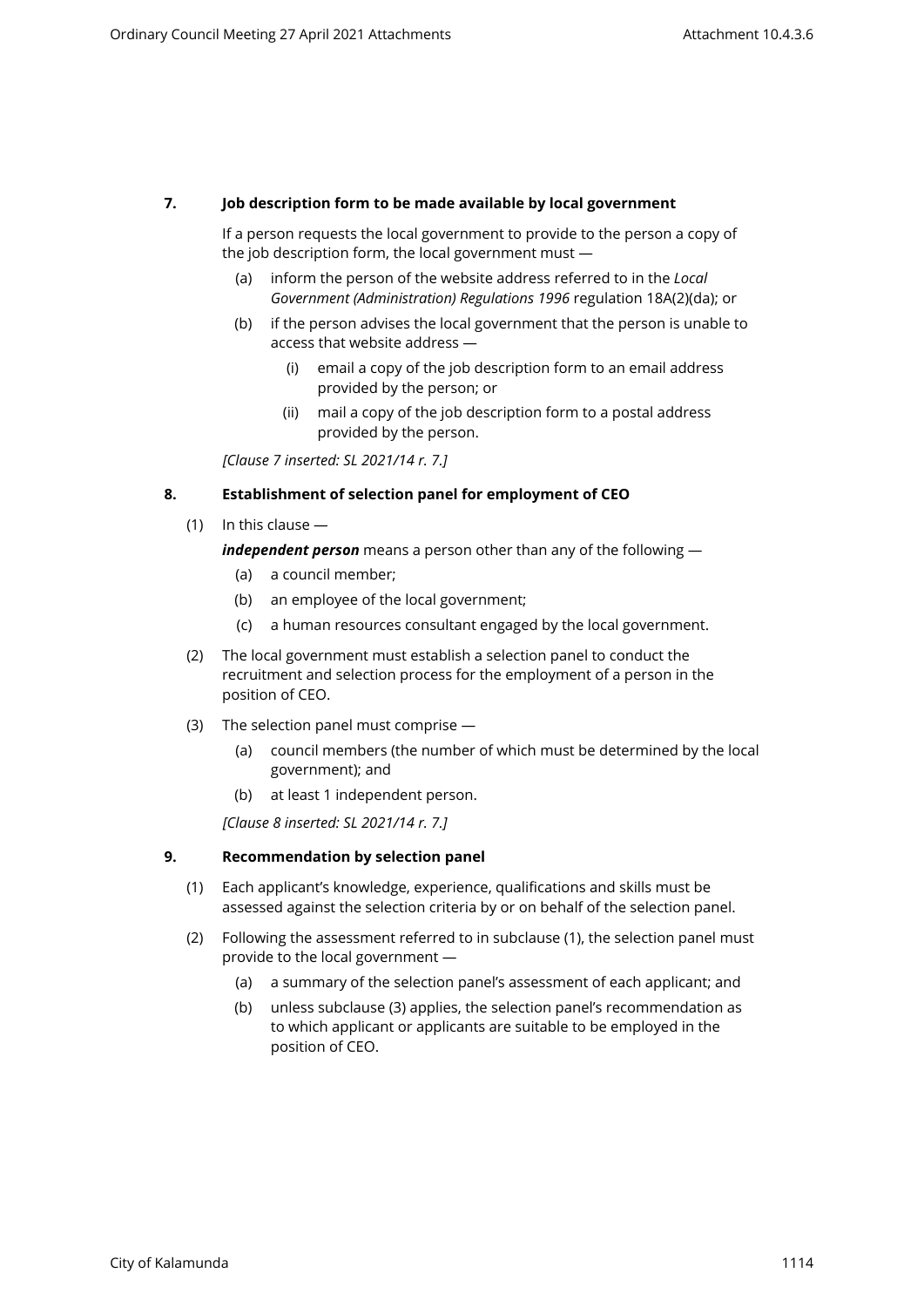- (3) If the selection panel considers that none of the applicants are suitable to be employed in the position of CEO, the selection panel must recommend to the local government —
	- (a) that a new recruitment and selection process for the position be carried out in accordance with these standards; and
	- (b) the changes (if any) that the selection panel considers should be made to the duties and responsibilities of the position or the selection criteria.
- (4) The selection panel must act under subclauses (1), (2) and (3)  $-$ 
	- (a) in an impartial and transparent manner; and
	- (b) in accordance with the principles set out in section 5.40 of the Act.
- (5) The selection panel must not recommend an applicant to the local government under subclause (2)(b) unless the selection panel has —
	- (a) assessed the applicant as having demonstrated that the applicant's knowledge, experience, qualifications and skills meet the selection criteria; and
	- (b) verified any academic, or other tertiary level, qualifications the applicant claims to hold; and
	- (c) whether by contacting referees provided by the applicant or making any other inquiries the selection panel considers appropriate, verified the applicant's character, work history, skills, performance and any other claims made by the applicant.
- (6) The local government must have regard to, but is not bound to accept, a recommendation made by the selection panel under this clause.

*[Clause 9 inserted: SL 2021/14 r. 7.]*

#### **10. Application of cl. 5 where new process carried out**

- (1) This clause applies if the local government accepts a recommendation by the selection panel under clause 9(3)(a) that a new recruitment and selection process for the position of CEO be carried out in accordance with these standards.
- (2) Unless the local government considers that changes should be made to the duties and responsibilities of the position or the selection criteria —
	- (a) clause 5 does not apply to the new recruitment and selection process; and
	- (b) the job description form previously approved by the local government under clause 5(2) is the job description form for the purposes of the new recruitment and selection process.

*[Clause 10 inserted: SL 2021/14 r. 7.]*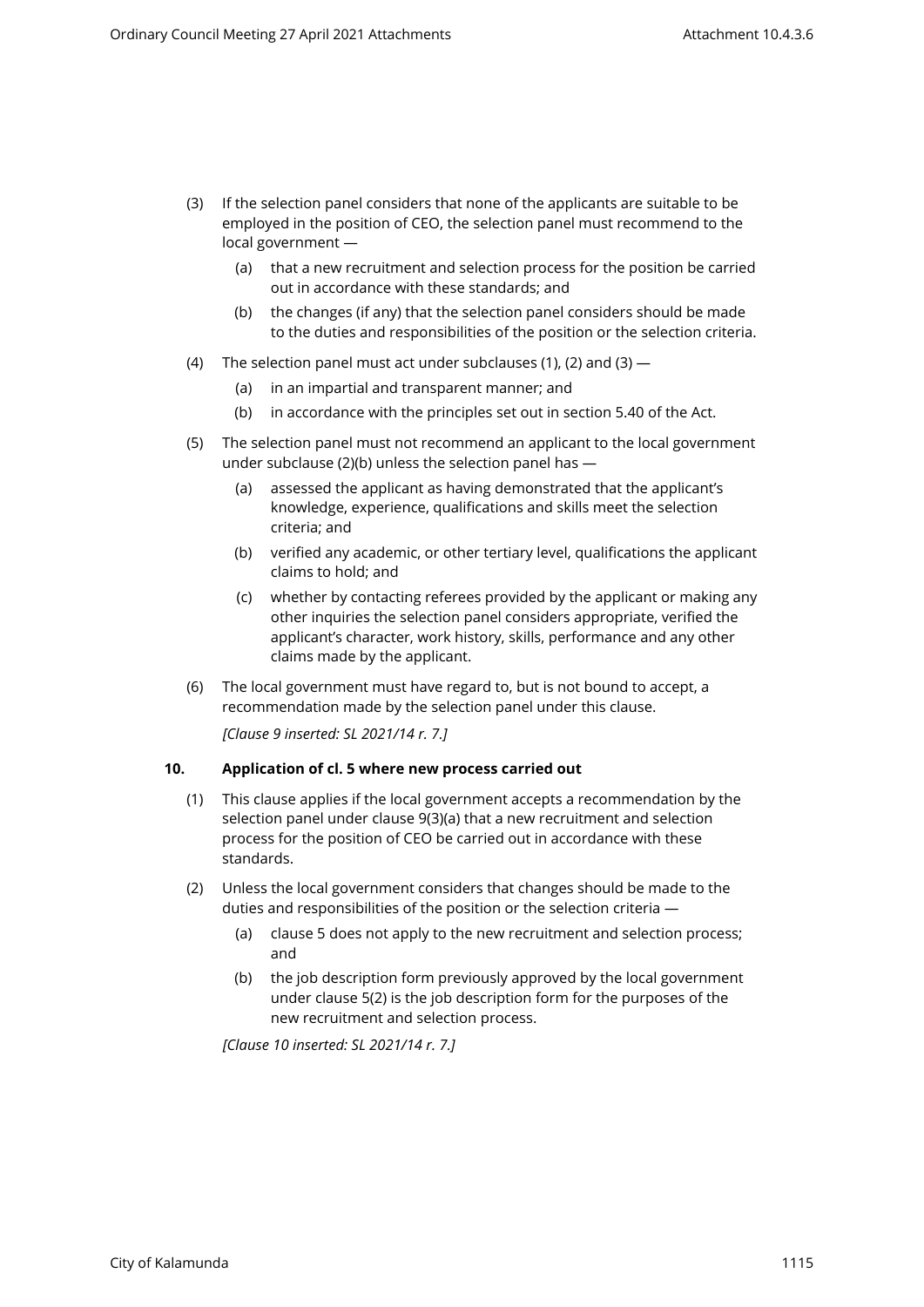## **11. Offer of employment in position of CEO**

Before making an applicant an offer of employment in the position of CEO, the local government must, by resolution of an absolute majority of the council, approve —

- (a) the making of the offer of employment to the applicant; and
- (b) the proposed terms of the contract of employment to be entered into by the local government and the applicant.

*[Clause 11 inserted: SL 2021/14 r. 7.]*

## **12. Variations to proposed terms of contract of employment**

- (1) This clause applies if an applicant who is made an offer of employment in the position of CEO under clause 11 negotiates with the local government a contract of employment (the *negotiated contract*) containing terms different to the proposed terms approved by the local government under clause 11(b).
- (2) Before entering into the negotiated contract with the applicant, the local government must, by resolution of an absolute majority of the council, approve the terms of the negotiated contract.

*[Clause 12 inserted: SL 2021/14 r. 7.]*

### **13. Recruitment to be undertaken on expiry of certain CEO contracts**

(1) In this clause —

*commencement day* means the day on which the *Local Government (Administration) Amendment Regulations 2021* regulation 6 comes into operation.

- (2) This clause applies if
	- (a) upon the expiry of the contract of employment of the person (the *incumbent CEO*) who holds the position of CEO —
		- (i) the incumbent CEO will have held the position for a period of 10 or more consecutive years, whether that period commenced before, on or after commencement day; and
		- (ii) a period of 10 or more consecutive years has elapsed since a recruitment and selection process for the position was carried out, whether that process was carried out before, on or after commencement day;

and

- (b) the incumbent CEO has notified the local government that they wish to have their contract of employment renewed upon its expiry.
- (3) Before the expiry of the incumbent CEO's contract of employment, the local government must carry out a recruitment and selection process in accordance with these standards to select a person to be employed in the position of CEO after the expiry of the incumbent CEO's contract of employment.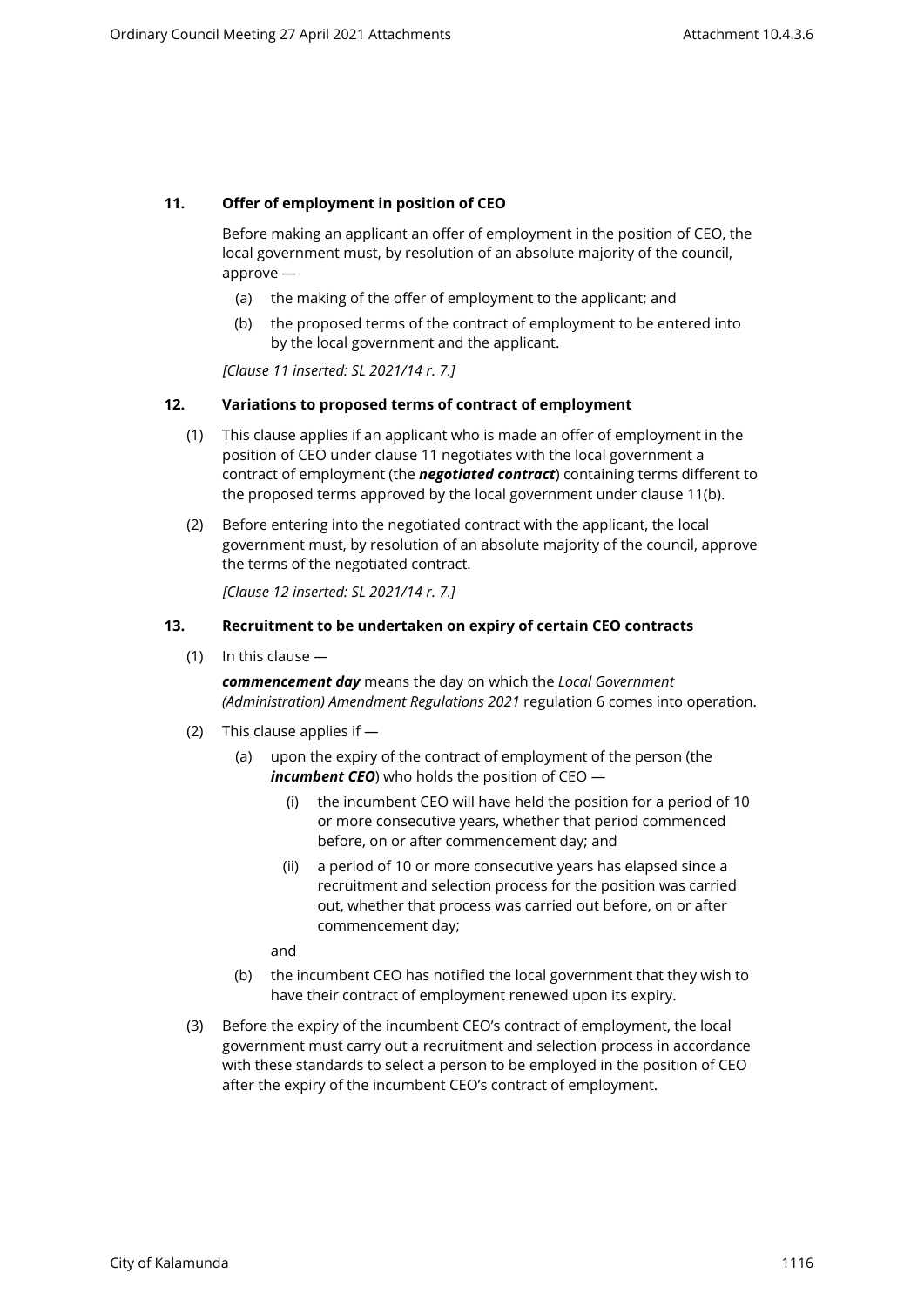(4) This clause does not prevent the incumbent CEO's contract of employment from being renewed upon its expiry if the incumbent CEO is selected in the recruitment and selection process referred to in subclause (3) to be employed in the position of CEO.

*[Clause 13 inserted: SL 2021/14 r. 7.]*

### **14. Confidentiality of information**

The local government must ensure that information provided to, or obtained by, the local government in the course of a recruitment and selection process for the position of CEO is not disclosed, or made use of, except for the purpose of, or in connection with, that recruitment and selection process.

*[Clause 14 inserted: SL 2021/14 r. 7.]*

### **Division 3 — Standards for review of performance of CEOs**

*[Heading inserted: SL 2021/14 r. 7.]*

### **15. Overview of Division**

This Division sets out standards to be observed by the local government in relation to the review of the performance of CEOs.

*[Clause 15 inserted: SL 2021/14 r. 7.]*

### **16. Performance review process to be agreed between local government and CEO**

- (1) The local government and the CEO must agree on
	- (a) the process by which the CEO's performance will be reviewed; and
	- (b) any performance criteria to be met by the CEO that are in addition to the contractual performance criteria.
- (2) Without limiting subclause (1), the process agreed under subclause (1)(a) must be consistent with clauses 17, 18 and 19.
- (3) The matters referred to in subclause (1) must be set out in a written document. *[Clause 16 inserted: SL 2021/14 r. 7.]*

## **17. Carrying out a performance review**

- (1) A review of the performance of the CEO by the local government must be carried out in an impartial and transparent manner.
- (2) The local government must
	- (a) collect evidence regarding the CEO's performance in respect of the contractual performance criteria and any additional performance criteria in a thorough and comprehensive manner; and
	- (b) review the CEO's performance against the contractual performance criteria and any additional performance criteria, based on that evidence.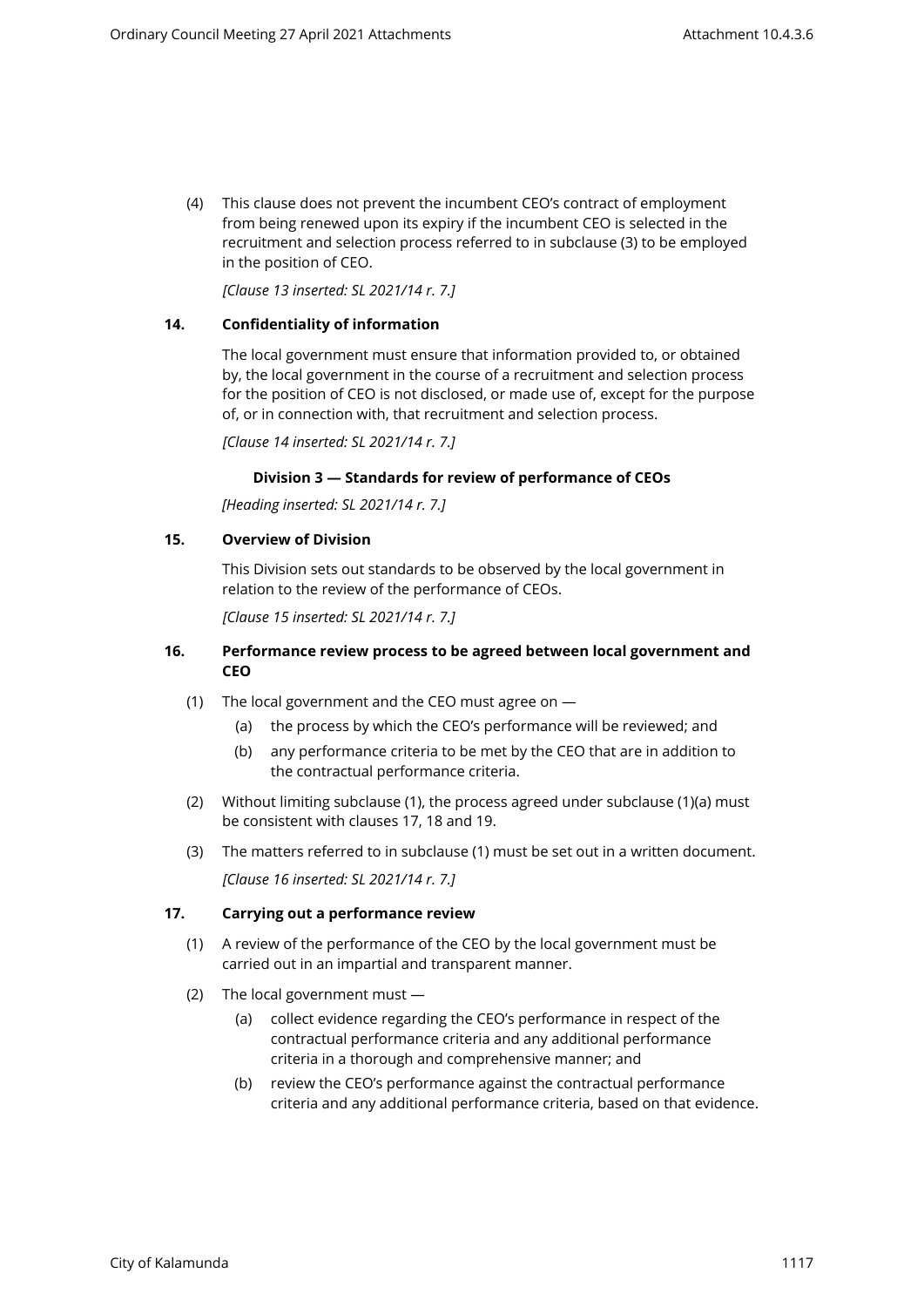*[Clause 17 inserted: SL 2021/14 r. 7.]*

### **18. Endorsement of performance review by local government**

Following a review of the performance of the CEO, the local government must, by resolution of an absolute majority of the council, endorse the review.

*[Clause 18 inserted: SL 2021/14 r. 7.]*

## **19. CEO to be notified of results of performance review**

After the local government has endorsed a review of the performance of the CEO under clause 18, the local government must inform the CEO in writing  $of -$ 

- (a) the results of the review; and
- (b) if the review identifies any issues about the performance of the CEO  $$ how the local government proposes to address and manage those issues.

*[Clause 19 inserted: SL 2021/14 r. 7.]*

## **Division 4 — Standards for termination of employment of CEOs**

*[Heading inserted: SL 2021/14 r. 7.]*

### **20. Overview of Division**

This Division sets out standards to be observed by the local government in relation to the termination of the employment of CEOs.

*[Clause 20 inserted: SL 2021/14 r. 7.]*

## **21. General principles applying to any termination**

- (1) The local government must make decisions relating to the termination of the employment of a CEO in an impartial and transparent manner.
- (2) The local government must accord a CEO procedural fairness in relation to the process for the termination of the CEO's employment, including —
	- (a) informing the CEO of the CEO's rights, entitlements and responsibilities in relation to the termination process; and
	- (b) notifying the CEO of any allegations against the CEO; and
	- (c) giving the CEO a reasonable opportunity to respond to the allegations; and
	- (d) genuinely considering any response given by the CEO in response to the allegations.

*[Clause 21 inserted: SL 2021/14 r. 7.]*